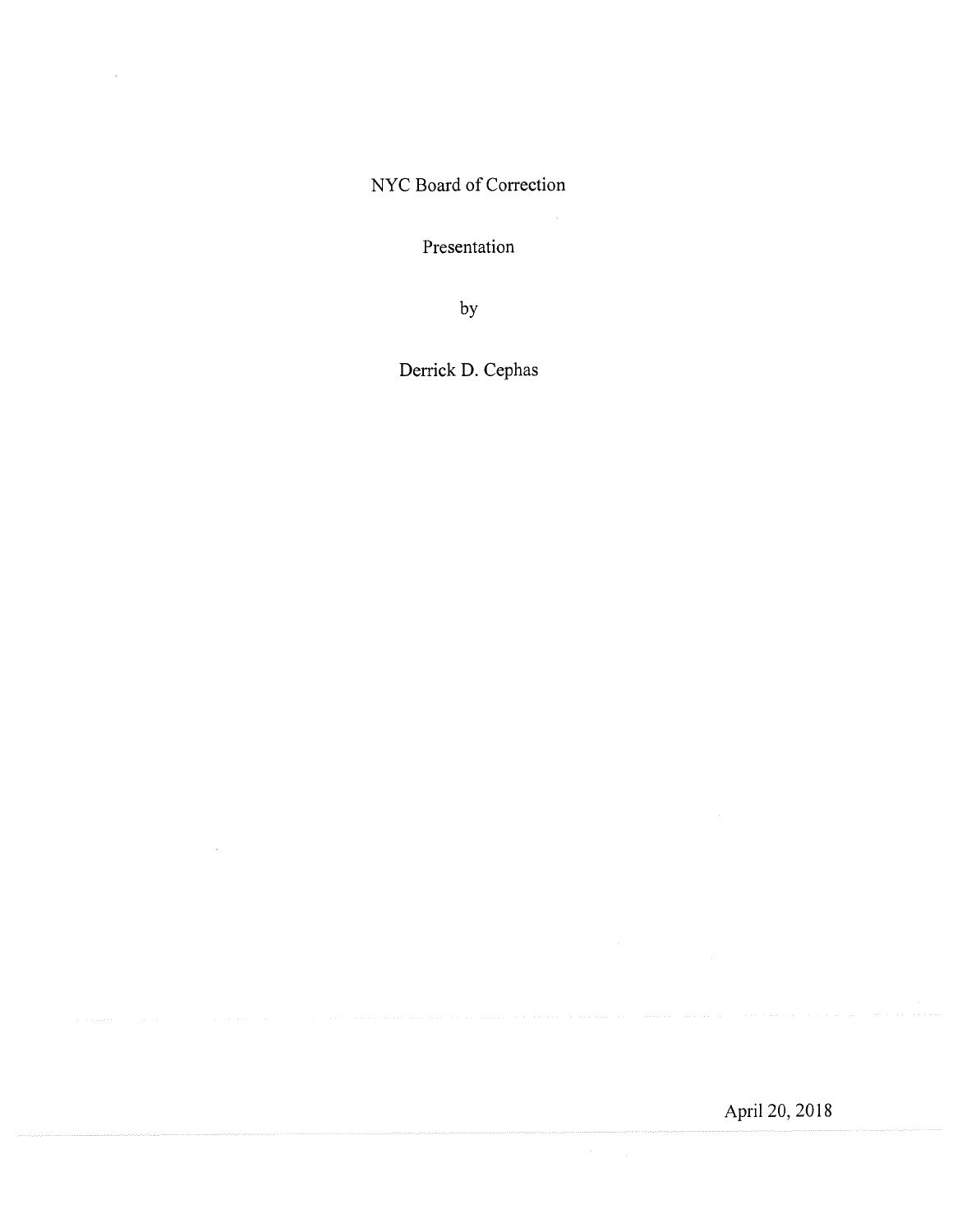Good Morning, all. We'll now begin today's meeting.

Before we turn to items on the agenda, I think it appropriate for me to address what we perceive to be certain misconceptions with respect to the roles and responsibilities of the Board of Correction. I will first address the Board of Correction as an institution (why does it exist and what role does it serve) and will address, in addition, this particular Board and how we view our mission.

First and foremost, I want to remind everyone that the Board of Correction is an independent oversight agency. Our role is to regulate, monitor and inspect the City's jails in support of safer, fairer, smaller and more humane jails. The Board (i) monitors conditions of confinement and compliance with our Minimum Standards, (ii) documents systemic issues of a problematic nature and (iii) informs policy decisions and policy improvement with respect to the City's jails. The Board does not have the power or mandate to manage the operations and services within jails. That is the sole responsibility of the Department of Correction and the Correctional Health System.

Incarceration is a part of the work of government today and we understand and appreciate that fact but when government uses its power to deprive people of liberty and isolate them from their communities, incarceration must also include ongoing transparency and accountability measures. That is why the Board of Correction was created in the first instance.

In the early 1950's, Mayor Wagner, then DoC Commissioner Anna Kross and a taskforce of other City leaders, including future Mayor Abe Beame, created the Board of Correction to monitor the New York City jail system on behalf of the public, to provide planning assistance to the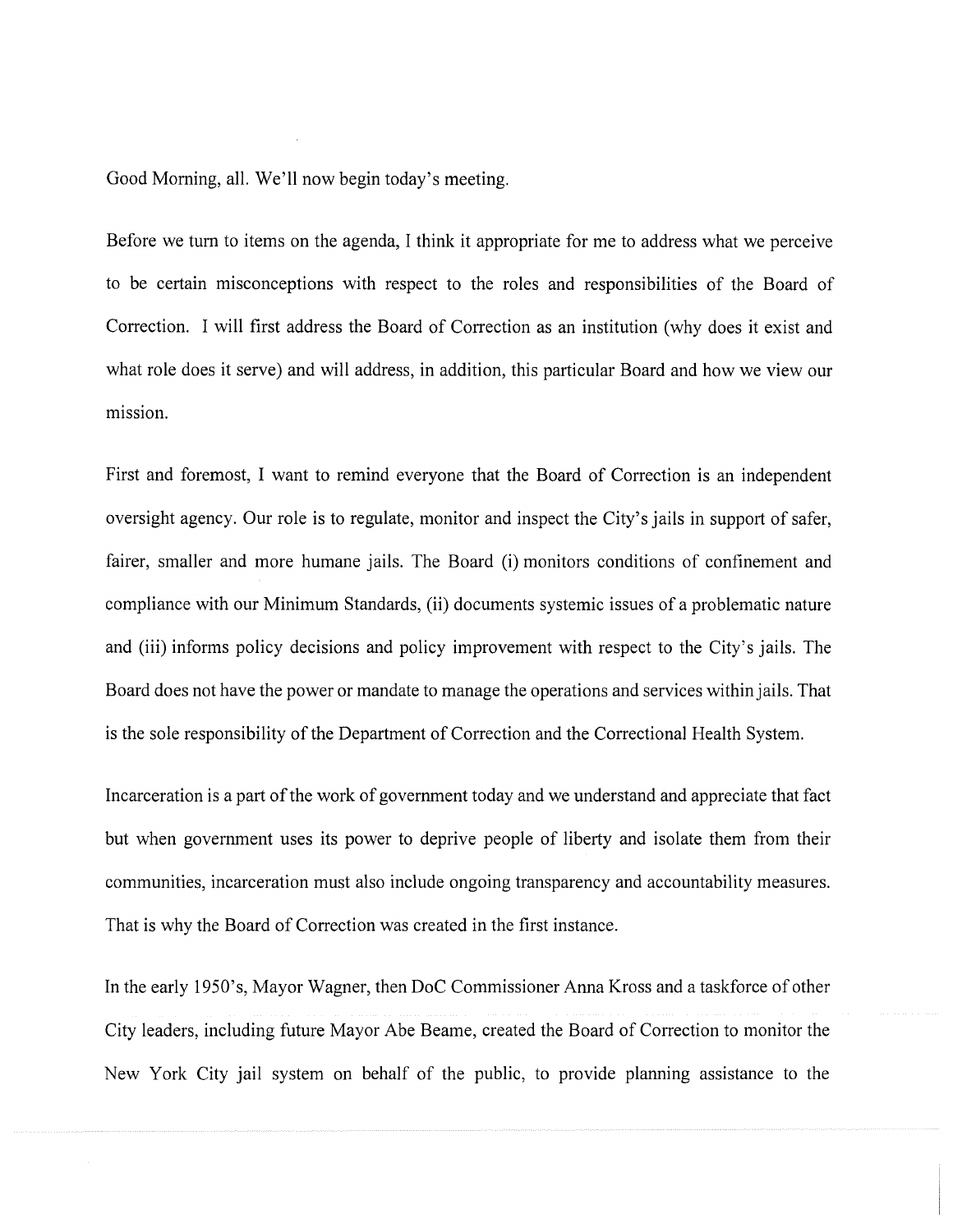Department and to solicit and consider diverse viewpoints regarding the issues facing the City's jails. Since its earliest public reports, the Board has had full access to DoC records and facilities and has focused on data-driven oversight and data-informed policy decisions. In its early years, the Board pushed for critical, longstanding reforms such as ending the use of bread and water diets as punishment, requiring mattresses and running water in segregation cells, developing a methadone treatment program, creating the suicide prevention aide initiative, instituting prenatal services at the women's jails and adding telephones to each housing area.

In 1975, New York City voters revised the City Charter to create an independent Board of Correction with a staff and budget, subpoena power and the mandate to write local regulations to be known as Minimum Standards. Board accomplishments in the years after the 1975 Charter revision included the creation of a formal grievance system for people in custody and the development of the first jail mental health standards in the US. Over the years, Board of Correction membership has consisted of leaders from various sectors of New York City life, including physicians, lawyers, government and corrections officials, judges and DAs, clergy, journalists, academics and juvenile justice practitioners, among others.

We know that DoC and Correctional Health take seriously their responsibilities for safe, fair and humane care and custody that minimizes the adverse impacts of incarceration on inmates specifically and on our communities generally. Civilian oversight, like that of the Board of Correction, is a tool to facilitate the transparency and accountability needed to support and evaluate these core responsibilities. Indeed, more cities and states as part of their justice reforms are creating bodies similar to the one New York City has had for over sixty years. Unlike many of our peer agencies, the Board has regulatory authority: the power to write, amend and grant variances from the Minimum Standards.

-2-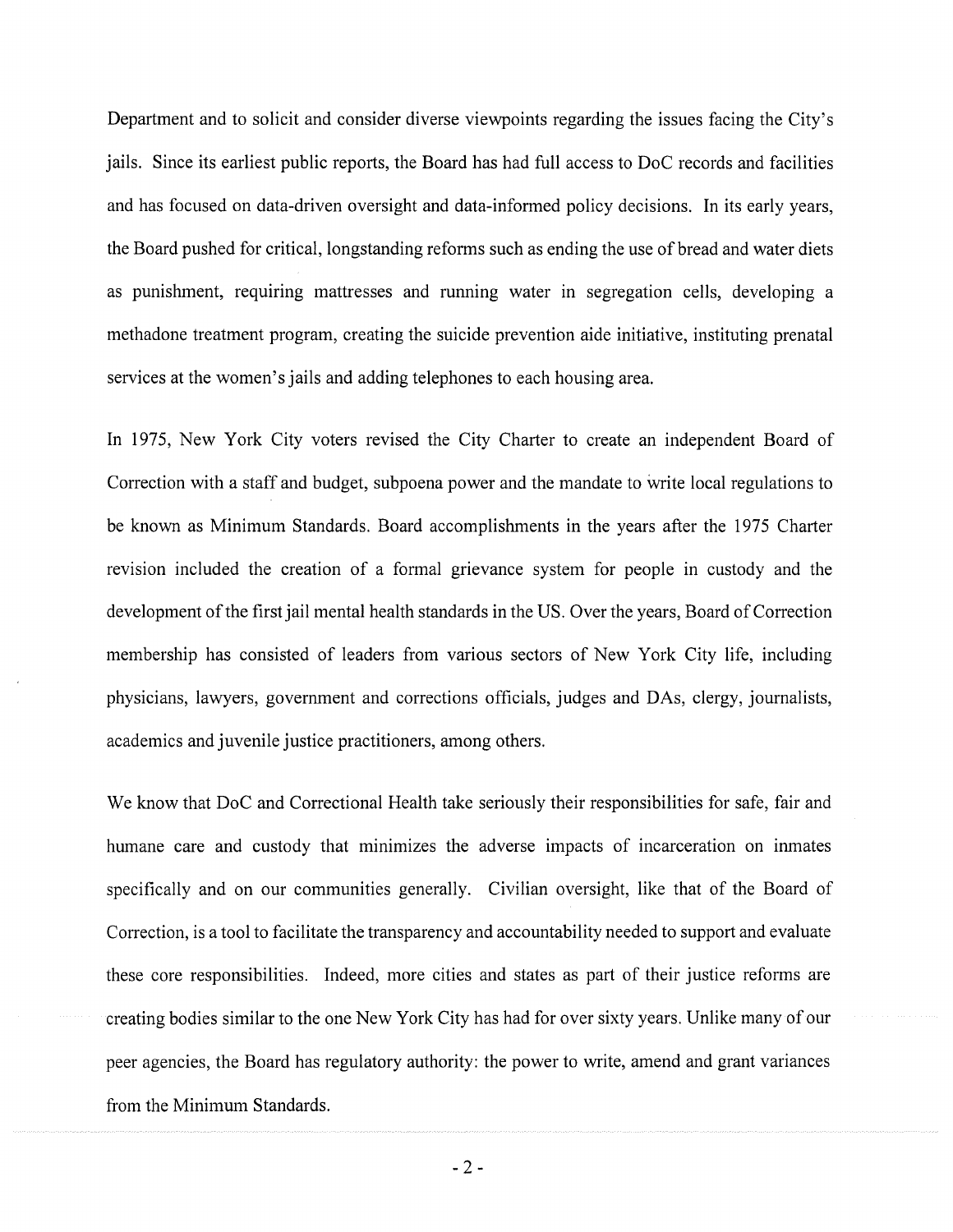In 1978, the Board adopted a set of sixteen Minimum Standards to provide what it considered to be the basic elements necessary to ensure the safe and humane incarceration of people in custody. The Minimum Standards, which comprise Chapter 1 of our rules, reflect the general principle of least restrictive confinement and have been refined by multiple court orders mandating policies relating to non-discriminatory treatment, classification, lock-out time, religion, access to courts, visitation, telephone calls, correspondence, packages, publications and media access. Our Standards also reflect state and federal constitutional rights, standards from other jurisdictions including the New York State Commission of Correction and best practices in correctional facilities around the US and throughout the world. And remember, they are called "Minimum Standards" for a reason. Compliance is required with respect to our Minimum Standards; compliance is not optional.

The Minimum Standards have governed critical areas of life inside the New York City jails for almost 40 years. Within these parameters, the Department has wide latitude to implement policy in ways that it believes to be safe, fair and efficient. For example, our Standard on recreation requires the Department to provide daily one-hour of outdoor recreation. It does not, however, prescribe anything further as to how the Department should carry out this requirement. Moreover, this and other Chapter 1 Standards expressly permit the DoC to impose restrictions on individual access to mandated services based upon safety and security reasons.

If the Department cannot comply with a Minimum Standard, it can apply for a variance. The Board always has, and will continue to, work collaboratively with the Department in responding to variance requests. As evidence, in 2016 and 2017, the Board approved 32 of the Department's 34 variance requests.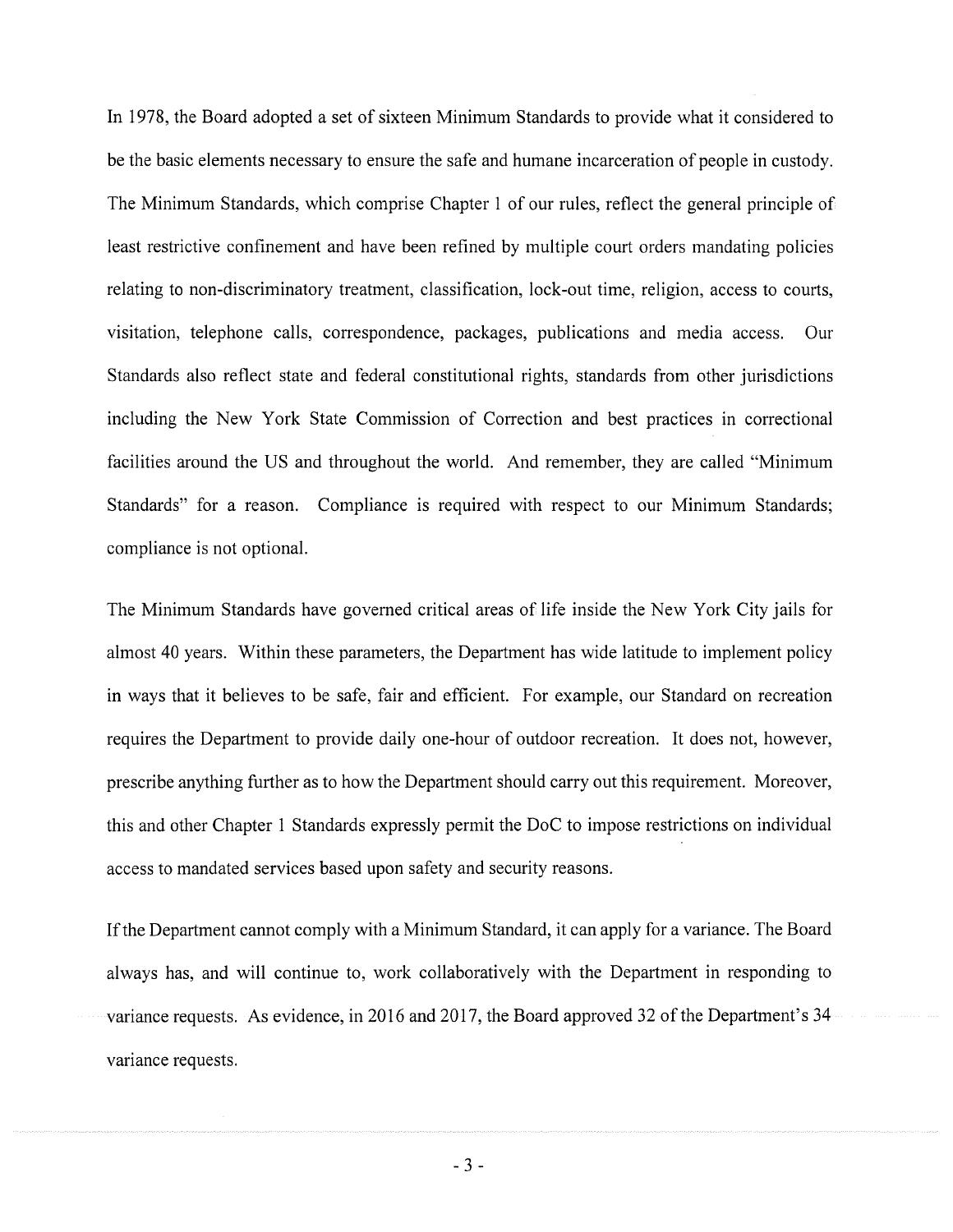This collaborative approach also holds true in the Department's violence prevention and safety efforts. Let me be clear – the health and safety of people in custody and the people who work in the jails is a primary concern of the Board, as it is with the Department. We, as well as the Department, make all of our decisions with this concern at the forefront.

Any suggestion, as was made at last month's Board meeting, that the Board as an institution engages in "confirmation bias" is simply misguided and wrong. The City charter mandates that the Board perform independent oversight of the City's jails. Each of us takes this responsibility very seriously and is committed to utilizing our best, unbiased and considered judgment in carrying out our legal mandate. The constituencies that we serve  $-$  the Mayor, the City Council, all those who work in the City jails, all those who are incarcerated in them and the general public – deserve nothing less. This Board's independent oversight should not be mistaken for "confirmation bias." To the contrary, all the rules we enact, all the variances that we approve and the conditions upon which we grant them and all of the reports that we render, are the product of data-driven analysis, quantitative observations and significant input from the DoC, other City agencies, advocates and experts.

In 2015, the Board - with support from the Mayor and other elected officials, the Department, Correctional Health and many advocacy groups – amended the Minimum Standards to create limits on the use of punitive segregation. The 2015 punitive segregation amendments established safeguards on who could be placed in segregation, for how long, and for what reasons. Before the amendments, close to 20% of adolescents in custody were in 23-hour lock in and the number of people in isolation had grown 225% in the previous 10 years. New York City had one of the highest rates of punitive segregation in the nation and was overusing punitive segregation as a behavior management tool in the jails.

.4.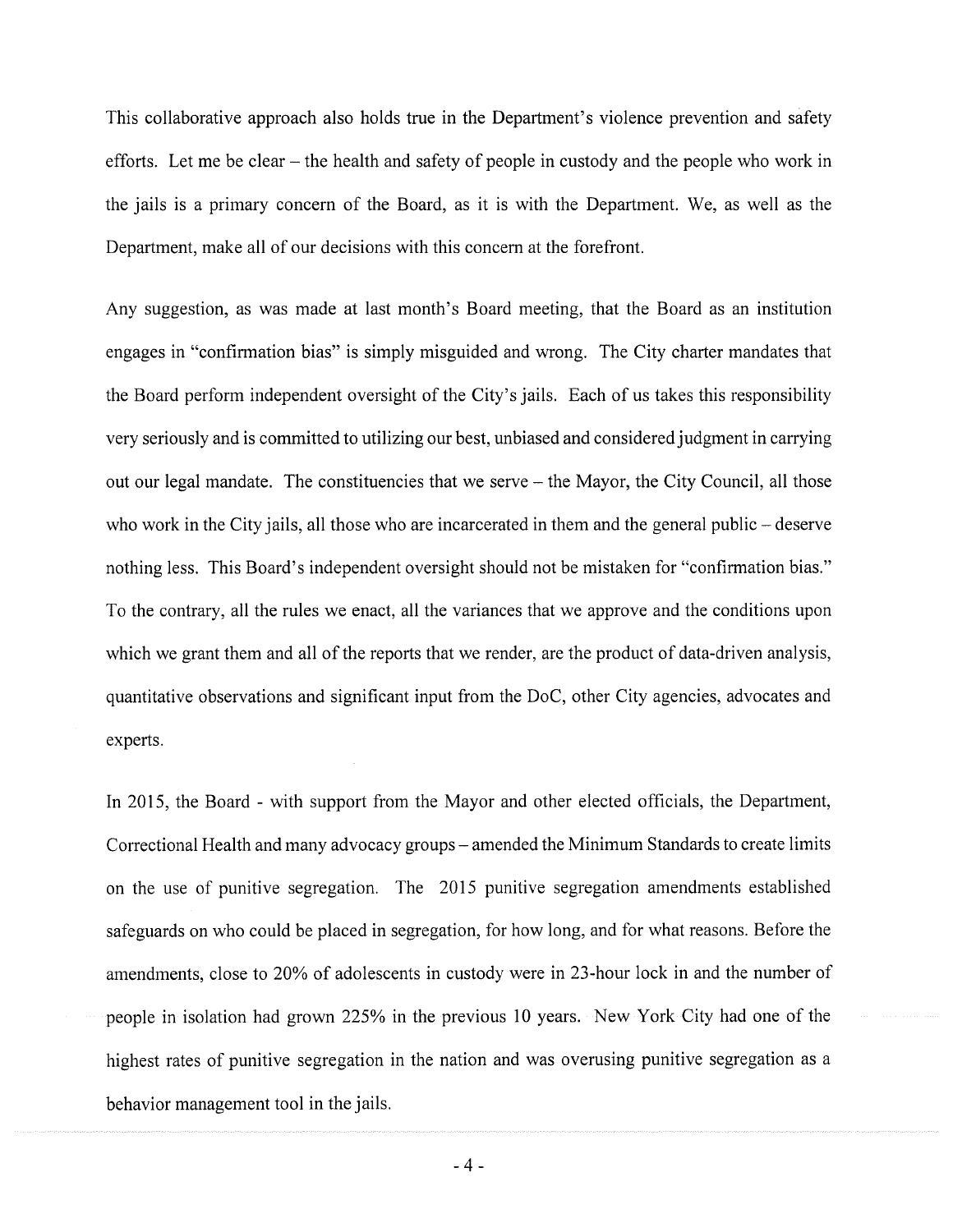When the Board, in collaboration with the DoC, created limits on punitive segregation, it based its decisions on numerous evidence-based studies showing that misused and overused segregation is not an effective behavioral management tool and does not deter violence. A vast majority of correctional experts agree that isolation of an individual for extended periods of time results in a distinct set of emotional, cognitive, social and physical pathologies. Segregation is particularly damaging to young people, people with serious mental illness and the physically disabled. The City's punitive segregation units were also places with higher rates of assaults on staff, suicide, self-harm and splashings. New York City leads the country in reducing its reliance on punitive segregation. DoC, in collaboration with the Board, eliminated punitive segregation for adolescents and young adults. We are the only jurisdiction in the country that has eliminated punitive segregation for 18-21 year olds.

As the approach to law enforcement evolves around the country, correctional systems are joining New York City and reforming their use of punitive segregation. This includes jails and prisons in Cook County, Texas, Washington State, Colorado, the Federal Bureau of Prisons, and many more. Today, the segregation population in the New York City jails is one-fifth of what it was during the year before the 2015 reforms and 10% of what it was in 2012 at the peak of punitive segregation.

As the Department planned to limit the use of punitive segregation in 2014 and 2015, it developed alternative responses to violence and misconduct. At that time, the Department petitioned the Board to enact a rule to permit the use of Enhanced Supervision Housing or ESH as an alternative to the long-term use of punitive segregation. The Board ultimately wrote ESH into the Minimum Standards. The Department created other alternative housing for adolescents and young adults, such as Young Adult ESH, Secure, TRU and Second Chance, and the Board approved and renewed multiple variances  $-19$  in just the past two years – enabling DoC to create more housing options